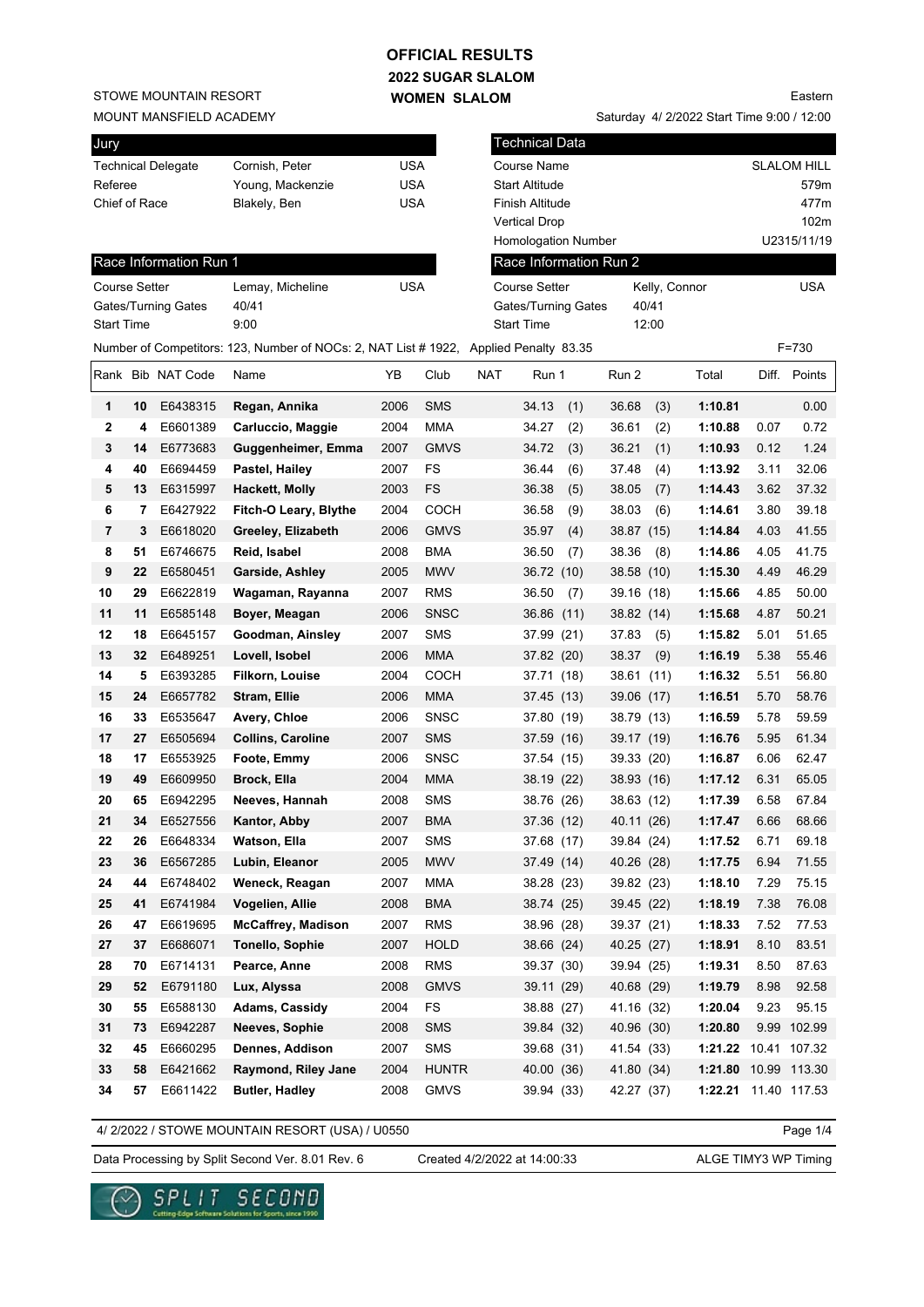# **2022 SUGAR SLALOM WOMEN SLALOM OFFICIAL RESULTS**

MOUNT MANSFIELD ACADEMY STOWE MOUNTAIN RESORT

# Saturday 4/ 2/2022 Start Time 9:00 / 12:00

Eastern

|          |            | Rank Bib NAT Code    | Name                         | YB           | Club                      | NAT | Run 1                    | Run 2                    | Total                                        | Diff. Points |
|----------|------------|----------------------|------------------------------|--------------|---------------------------|-----|--------------------------|--------------------------|----------------------------------------------|--------------|
| 35       | 42         | E6622038             | Wilson, Bridget              | 2007         | <b>KMS</b>                |     | 39.95 (34)               | 42.36 (39)               | 1:22.31 11.50 118.56                         |              |
| 36       | 82         | E6873664             | <b>Westrich, Mary</b>        | 2008         | <b>FS</b>                 |     | 41.40 (40)               | 41.05 (31)               | 1:22.45 11.64 120.00                         |              |
| 37       | 64         | E6623975             | Macleod, Logan               | 2007         | <b>CVA</b>                |     | 41.32 (38)               | 42.40 (40)               | 1:23.72 12.91 133.09                         |              |
| 38       | 105        | E6683966             | Mccormack, Ella              | 2007         | <b>MMA</b>                |     | 41.40 (40)               | 42.99 (41)               | 1:24.39 13.58 140.00                         |              |
| 39       | 76         | E6809862             | Roberts, Alexandra           | 2007         | <b>THDR</b>               |     | 41.59 (42)               | 43.07 (42)               | 1:24.66 13.85 142.78                         |              |
| 40       | 87         | E6734054             | Kohl, Rachel                 | 2008         | FS                        |     | 42.57 (49)               | 42.27 (37)               | 1:24.84 14.03 144.64                         |              |
| 41       | 84         | E6552486             | <b>Snyder, Marley</b>        | 2008         | <b>GMVS</b>               |     | 41.59 (42)               | 43.61 (45)               | 1:25.20 14.39 148.35                         |              |
| 42       | 72         | E6718748             | Farnsworth, Kaya             | 2007         | <b>RMS</b>                |     | 41.61 (44)               | 43.93 (49)               | 1:25.54                                      | 14.73 151.86 |
| 43       | 74         | E6586970             | <b>Holthoff, Ava</b>         | 2005         | FS                        |     | 41.98 (45)               | 43.68 (46)               | 1:25.66 14.85 153.09                         |              |
| 44       | 75         | E6780193             | Baltrusaitis, Emma Mari 2007 |              | WI                        |     | 42.03 (46)               | 44.06 (52)               | 1:26.09                                      | 15.28 157.53 |
| 45       | 102        | E6910131             | Samuelsen, Olivia            | 2008         | <b>HUNTR</b>              |     | 42.47 (47)               | 43.72 (47)               | 1:26.19 15.38 158.56                         |              |
| 46       | 98         | X6723841             | Tomlinson-Sanchez, So 2008   |              | FS                        |     | 43.57 (58)               | 43.19 (43)               | 1:26.76 15.95 164.43                         |              |
| 47       | 89         | E6727785             | <b>Blount, Cami</b>          | 2008         | <b>OMS</b>                |     | 42.71 (52)               | 44.09 (53)               | 1:26.80 15.99 164.85                         |              |
| 48       | 66         | E6662233             | Lundberg, Alyssa             | 2005         | <b>HUNTR</b>              |     | 43.28 (57)               | 43.98 (50)               | 1:27.26 16.45 169.59                         |              |
| 49       | 69         | E6754501             | Cushman, Lauren              | 2007         | <b>CVA</b>                |     | 42.66 (51)               | 44.62 (55)               | 1:27.28 16.47 169.79                         |              |
| 50       | 78         | E6764670             | Samuelsen, Kylie             | 2006         | <b>HUNTR</b>              |     | 42.63 (50)               | 44.86 (57)               | 1:27.49 16.68 171.96                         |              |
| 51       | 56         | E6501558             | Kocher, Ava                  | 2005         | FS                        |     | 43.10 (55)               | 44.87 (58)               | 1:27.97 17.16 176.91                         |              |
| 52       | 86         | E6508726             | Berg, Samantha               | 2008         | <b>SUN</b>                |     | 44.06 (60)               | 44.11 (54)               | 1:28.17                                      | 17.36 178.97 |
| 53       | 81         | E6845013             | Calvillo, Natalia            | 2008         | <b>MMA</b>                |     | 43.13 (56)               | 45.35 (61)               | 1:28.48 17.67 182.16                         |              |
| 54       | 93         | E6554040             | <b>Flannery, Summer</b>      | 2008         | GSC                       |     | 44.08 (61)               | 44.91 (59)               | 1:28.99 18.18 187.42                         |              |
| 55       | 94         | E6708574             | Spiller, Kailey              | 2006         | <b>TRRT</b>               |     | 45.18 (66)               | 43.98 (50)               | 1:29.16 18.35 189.18                         |              |
| 56       | 92         | E6826456             | Rivas, Fiona                 | 2008         | <b>SMS</b>                |     | 43.87 (59)               | 46.52 (66)               | 1:30.39 19.58 201.86                         |              |
| 57       | 117        | E6502334             | Darov, Hannah                | 2008         | <b>GMVS</b>               |     | 44.97 (65)               | 45.64 (64)               | 1:30.61 19.80 204.12                         |              |
| 58       | 50         | E6443038             | Kogut, Kate                  | 2006         | <b>COCH</b>               |     | 42.90 (53)               | 47.72 (74)               | 1:30.62 19.81 204.23                         |              |
| 59       | 96         | E6730418             | Hadden, Isabel               | 2008         | <b>BOC</b>                |     | 45.52 (68)               | 45.41 (62)               | 1:30.93 20.12 207.42                         |              |
| 60       | 97         | E7130559             | Hansen, Charlotte            | 2006         | <b>MMA</b>                |     | 45.85 (70)               | 45.50 (63)               | 1:31.35 20.54 211.75                         |              |
| 61       | 112        | E6867883             | <b>Burrow, Olivia</b>        | 2008         | <b>BOC</b>                |     | 44.55 (63)               | 46.96 (70)               | 1:31.51 20.70 213.40                         |              |
| 62       | 90         | E6636943             | Tancrede, Emma               | 2007         | <b>RMS</b>                |     | 44.17 (62)               | 47.76 (75)               | 1:31.93 21.12 217.73                         |              |
| 63       | 109        | E6552805             | <b>Baron, Madeleine</b>      | 2008         | <b>GSC</b>                |     | 45.19 (67)               | 46.95 (69)               | 1:32.14 21.33 219.90                         |              |
| 64       | 85         | E6731093             | Jurado, Isabel               | 2005         | <b>THRD</b>               |     | 46.03 (71)               | 46.32 (65)               | 1:32.35 21.54 222.06                         |              |
| 65       | 79         | E6641772             | Klemperer, Katherine         | 2007         | <b>CVA</b>                |     | 44.71 (64)               | 47.76 (75)               | 1:32.47 21.66 223.30                         |              |
| 66       | 28         | E7038945             | Gregory, Tanner              | 2007         | <b>COCH</b>               |     | 39.95 (34)               | 52.69 (87)               | 1:32.64 21.83 225.05                         |              |
| 67       | 115        | E6716703             | Sarsfield, Victoria          | 2008         | <b>PASEF</b>              |     | 45.77 (69)               | 47.48 (73)               | 1:33.25 22.44 231.34                         |              |
| 68       | 100        | E6948566             | Maguire-Khoei, Lyla          | 2008         | MMA                       |     | 46.77 (73)               | 46.85 (68)               | 1:33.62 22.81 235.15                         |              |
| 69       | 59         | E6965352             | Caputo, Lilly                | 2006         | <b>COCH</b>               |     | 46.86 (75)               | 46.84 (67)               | 1:33.70 22.89 235.98                         |              |
| 70       | 114        | E7062821             | Toma, Mary                   | 2008         | BMA                       |     | 46.83 (74)               | 47.22 (72)               | 1:34.05 23.24 239.59                         |              |
| 71<br>72 | 101        | E6680882<br>E6765166 | <b>Couperthwait, Harper</b>  | 2008         | COCH                      |     | 46.67 (72)               | 47.83 (77)               | 1:34.50 23.69 244.23                         |              |
|          | 99         |                      | Muirhead, Lila               | 2008         | FS                        |     | 43.02 (54)               | 52.31 (85)               | 1:35.33 24.52 252.78                         |              |
| 73<br>74 | 116<br>104 | E6793253<br>E7024660 | Jih-Cook, Lena               | 2008<br>2008 | <b>JFRT</b><br><b>MMA</b> |     | 47.03 (76)               | 49.05 (79)<br>49.23 (81) | 1:36.08 25.27 260.52<br>1:38.41 27.60 284.54 |              |
| 75       | 121        | E6616854             | King, Aubryn<br>Bruno, Ali   | 2008         | <b>CVA</b>                |     | 49.18 (78)<br>48.86 (77) | 50.75 (82)               | 1:39.61 28.80 296.91                         |              |
| 76       | 122        | E6560296             | Knoell, Cora                 | 2006         | COCH                      |     | 52.18 (82)               | 50.94 (83)               | 1:43.12 32.31 333.09                         |              |
| 77       | 103        | E7084274             | Lavoie, Teresa               | 2007         | <b>RMS</b>                |     | 51.29 (80)               | 51.84 (84)               | 1:43.13 32.32 333.20                         |              |
| 78       | 107        | E6977521             | Curtis, Lyla                 | 2008         | WILLD                     |     | 51.03 (79)               | 52.56 (86)               | 1:43.59 32.78 337.94                         |              |
| 79       | 60         | E6765247             | <b>Burrow, Charlotte</b>     | 2006         | <b>BOC</b>                |     | 42.52 (48)               | 1:02.03(91)              | 1:44.55 33.74 347.84                         |              |
|          |            |                      |                              |              |                           |     |                          |                          |                                              |              |

4/ 2/2022 / STOWE MOUNTAIN RESORT (USA) / U0550

Page 2/4

Data Processing by Split Second Ver. 8.01 Rev. 6 Created 4/2/2022 at 14:00:33 ALGE TIMY3 WP Timing

Created 4/2/2022 at 14:00:33

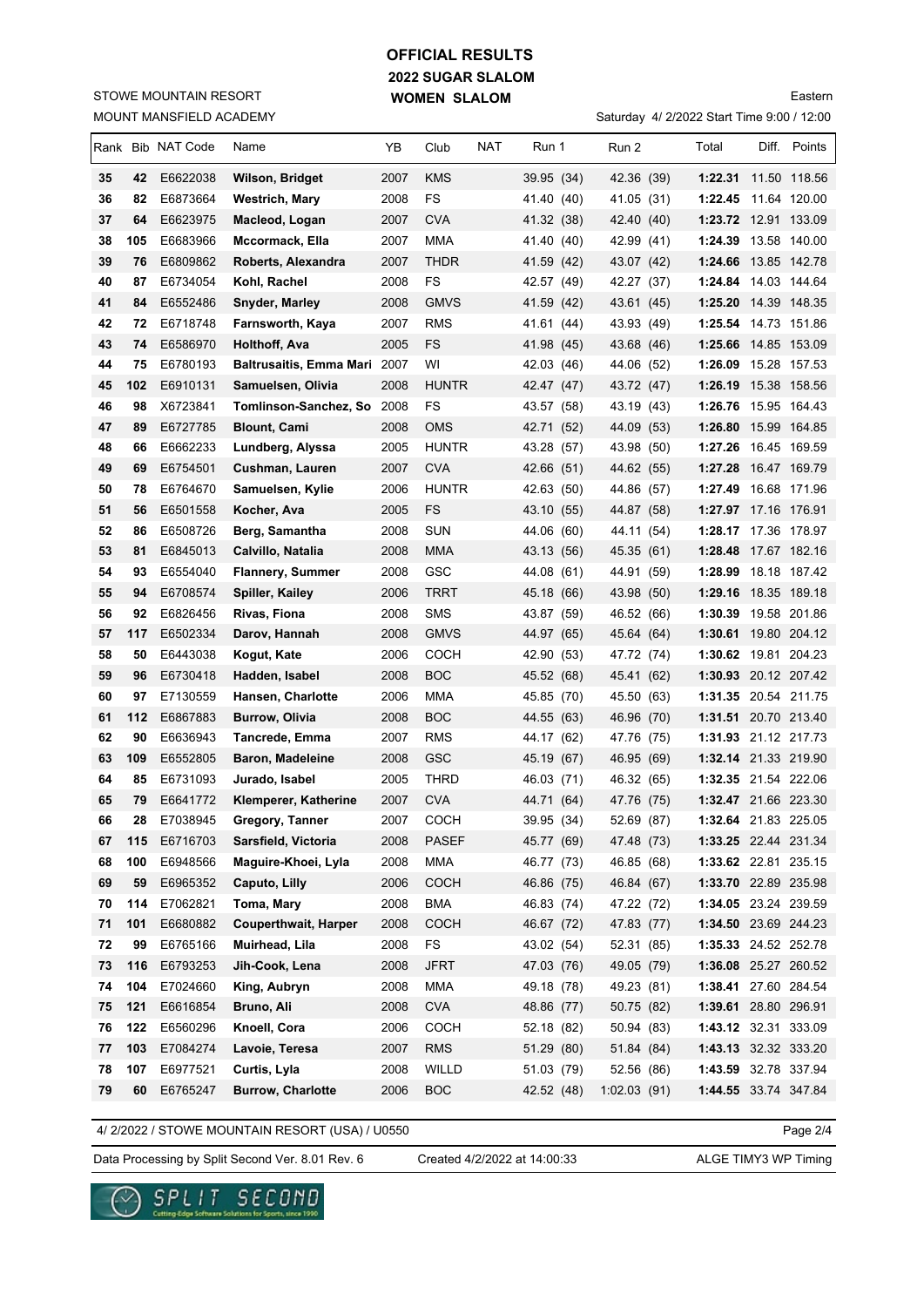# **2022 SUGAR SLALOM WOMEN SLALOM OFFICIAL RESULTS**

MOUNT MANSFIELD ACADEMY STOWE MOUNTAIN RESORT

### Saturday 4/ 2/2022 Start Time 9:00 / 12:00

Eastern

| IRank |     | Bib NAT Code | Name              | YB   | Club        | <b>NAT</b> | Run 1           | Run 2       | Total                | Diff. | Points       |
|-------|-----|--------------|-------------------|------|-------------|------------|-----------------|-------------|----------------------|-------|--------------|
| 80    | 95  | E6596140     | Kajenski, Katrina | 2004 | COCH        |            | 51.89 (81)      | 52.75 (88)  | 1:44.64 33.83 348.76 |       |              |
| 81    | 68  | E6611563     | Diers, Madelyn    | 2007 | <b>RMS</b>  |            | 40.97 (37)      | 1:09.51(92) | 1:50.48 39.67 408.97 |       |              |
| 82    | 118 | E6873503     | Fecteau, Lilia    | 2007 | <b>MMA</b>  |            | 54.37 (83)      | 56.58 (89)  | 1:50.95 40.14 413.81 |       |              |
| 83    | 119 | E5906367     | Lees, Amber       | 1993 | <b>MPRC</b> |            | 1:09.95(85)     | 47.03 (71)  | 1:56.98 46.17 475.98 |       |              |
| 84    | 108 | E7143664     | Kim. Olivia       | 2008 | WILL        |            | (84)<br>1:03.02 | 1:00.46(90) | 2:03.48              |       | 52.67 542.99 |

#### **NOT PERMITTED TO START 1st RUN**

#### **DID NOT START 1st RUN: 25 competitors**

| 113          | E6590234 | Andrus, Lucy                | 2005 | <b>MMA</b>  |            |
|--------------|----------|-----------------------------|------|-------------|------------|
| 91           | E6480807 | Lovell, Lucia               | 2004 | <b>MMA</b>  |            |
| 83           | E6447309 | Howe, Abrie                 | 2004 | <b>SRS</b>  |            |
| 71           | E6882645 | <b>Boyle, Katherine</b>     | 2007 | <b>OMS</b>  |            |
| 67           | E7123768 | <b>Cartwright, Marlie</b>   | 2006 | <b>COCH</b> |            |
| 63           | E6797713 | Boden, Alexa                | 2008 | <b>FSC</b>  |            |
| 61           | E6523704 | Loughman, Reilly            | 2005 | <b>FS</b>   |            |
| 53           | E6657790 | Stram, Clara                | 2008 | <b>MMA</b>  |            |
| 48           | E6403250 | <b>Waterfall, Elizabeth</b> | 2003 | <b>WSR</b>  |            |
| 46           | E6789919 | Adams, Victoria             | 2004 | <b>MWV</b>  |            |
| 43           | E6725983 | Cubell, Piper               | 2008 | <b>SMS</b>  |            |
| 38           | E6827606 | Doiron, Lillian             | 2008 | <b>GMVS</b> |            |
| 35           | E6801495 | Prewitt, Kendall            | 2007 | <b>SMS</b>  |            |
| 31           | E6488430 | Bouchard, Kymie             | 2005 | <b>MMA</b>  |            |
| 30           | E6803073 | Sapak, Bridget              | 2007 | <b>GACP</b> |            |
| 25           | X7091098 | Cerqueda, Chloe             | 2007 | <b>SMS</b>  |            |
| 23           | E6444593 | Honos, Catherine            | 2005 | <b>COCH</b> |            |
| 21           | E6801484 | Prewitt, Hadley             | 2006 | <b>MWV</b>  |            |
| 20           | E6594864 | <b>Manning, Dicey</b>       | 2005 | <b>COCH</b> |            |
| 16           | E6596610 | Vanovac, Sofija             | 2008 | <b>MMA</b>  |            |
| 123          | E6477861 | Muscarella, Simona          | 2004 | <b>MMA</b>  | <b>USA</b> |
| 15           | E6668009 | Doiron, Madeline            | 2007 | <b>GMVS</b> |            |
| 12           | E6272595 | Welter, Alexandra           | 1999 | <b>SMNC</b> |            |
| 9            | E6122626 | Smith, Rachel               | 1999 | <b>PSU</b>  |            |
| $\mathbf{2}$ | E6406533 | Dishong, Molly              | 2004 | <b>CMCC</b> |            |
|              |          |                             |      |             |            |

#### **DID NOT FINISH 1st RUN: 8 competitors**

| 120 | E6722261     | Snyder, Stella           | 2008 | <b>SUN</b>  | 44.69 (56) |
|-----|--------------|--------------------------|------|-------------|------------|
|     | 111 X7168027 | Marin, Maria             | 2005 | COCH        |            |
| 110 | E6867311     | <b>Stevens, Madeline</b> | 2008 | <b>RMS</b>  | 49.19 (80) |
| 80  | E6957641     | Powers, Abby             | 2007 | <b>RMS</b>  | DSQ.       |
| 77  | E6829920     | Sevigny, Danica          | 2007 | <b>CVA</b>  | 45.04 (60) |
| 62  | E6514512     | Birk, Kyla               | 2005 | SUND        | 43.90 (48) |
| 19  | E6622245     | Higgins, Maggie          | 2007 | FS          | <b>DNF</b> |
| 6   | E6647118     | Worster, Elisabeth       | 2007 | <b>HOLD</b> | 42.24 (36) |
|     |              |                          |      |             |            |

4/ 2/2022 / STOWE MOUNTAIN RESORT (USA) / U0550

Page 3/4

Data Processing by Split Second Ver. 8.01 Rev. 6 Created 4/2/2022 at 14:00:33 ALGE TIMY3 WP Timing

Created 4/2/2022 at 14:00:33